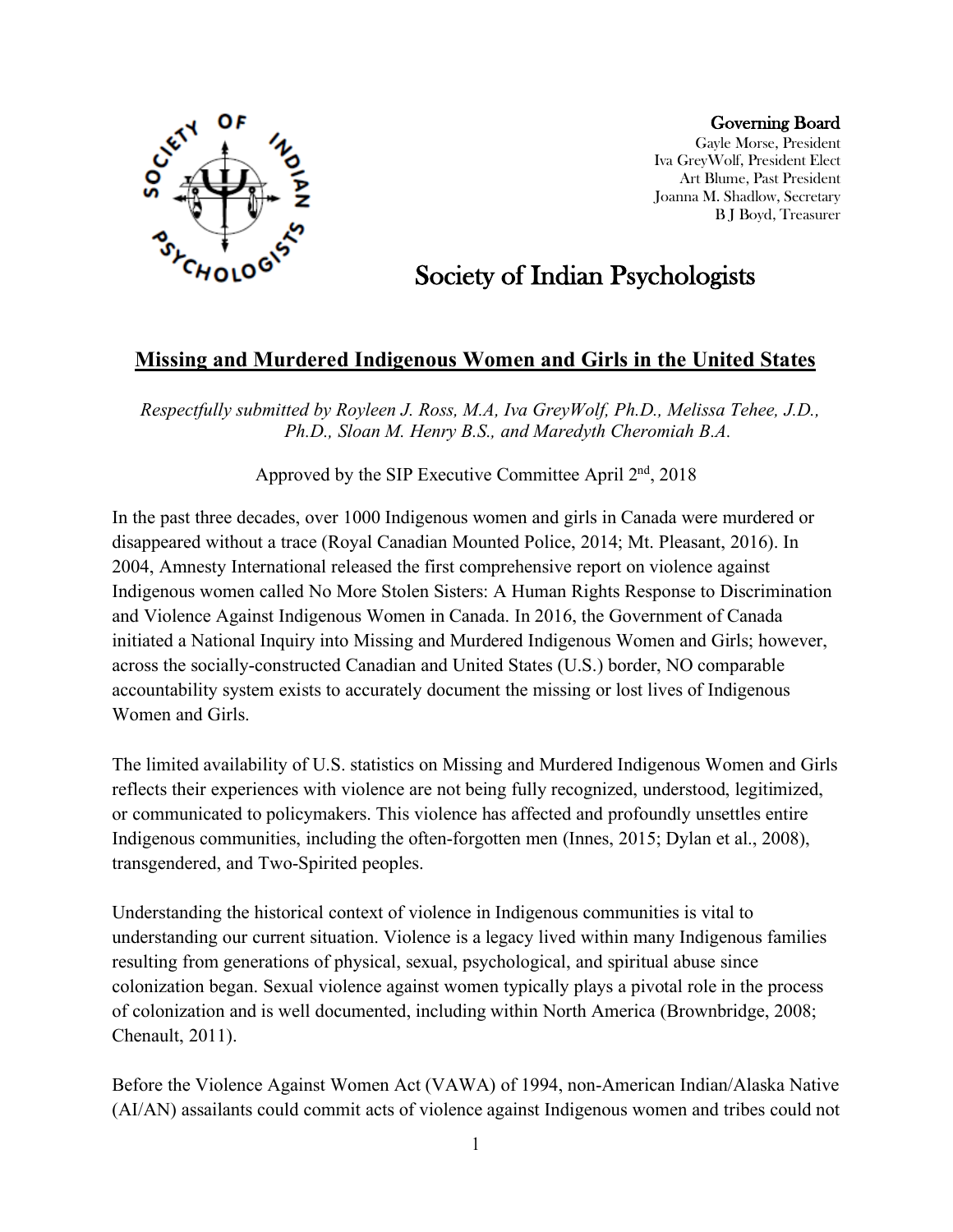enact criminal charges, attributed to a 1978 Supreme Court case, Oliphant vs. Suquamish. The U.S. government reauthorized VAWA in 2013, allowing for tribes to prosecute non-AI/AN offenders in physical assault and special domestic violence criminal jurisdiction cases; however, there are many specifications imposing limitations. Thus, far only a very small percentage of tribes have been able to enact the expansion (National Congress of the American Indian, 2015). The government must do more to expand VAWA to include sexual assault and sex-trafficking by non-AI/AN offenders. VAWA needs to be comprehensive in the prosecution of other offenses, including attendant crimes and crimes involving children. Many brutal crimes are committed in the presence of, and against, children in Indian Country. Thomas Paul Shomin, former Tribal Councilor for the Grand Traverse Band of Ottawa and Chippewa Indians, stated, "Perpetrators know the difference between living on tribal land and not living on tribal land. They know the law and intentionally take advantage of the loopholes" (US Department of Justice, 2016b, p. 28). Jurisdictional issues and venue uncertainty provide these non-AI/AN offenders a safe haven to continue their pattern of behavior.

According to Senator Mark Daines (2017), "American Indian women face murder rates that are more than ten times the national average murder rate." Homicide is the third leading cause of death among American Indian and Alaskan Native (AI/AN) women and girls between the ages of 10 and 24 (Daines, 2017). In a 2016 Department of Justice report, Rosay (2016) indicated in the lifetime of AI/AN women, 56.1% have experienced sexual violence, 84% physical violence, and 53.6% severe physical violence. Of those Indigenous women, 66% had experienced psychological violence and 49% had experienced stalking (Rosay, 2016). Of the women reporting experiencing violence in their lifetime, 97% reported at least one incident of violence perpetrated by a non-AI/AN and 96% reported at least one incident of sexual violence perpetrated by a non-AI/AN (Rosay, 2016).

"Indigenous men were also targets of this very same historical colonial violence… Yet, research has shown that Indigenous males have largely been studied from the perspective of the perpetrators of violence and never as victims" in Canada (Mt. Pleasant, 2016). Indigenous men are seven times more likely than non-Indigenous males to be victims of homicide in Canada (Statistics Canada, 2015). Some statistics from the US about AI/AN men indicate that 27.5% have experienced sexual violence and 82% physical violence (Rosay, 2016). Of the AI/AN men reporting experiencing violence in their lifetime, 89% reported at least one incident of sexual violence perpetrated by a non-AI/AN (Rosay, 2016). This violence warrants investigation from within a framework of colonial violence.

Unfortunately, existing data on Indigenous victims of physical, sexual, and psychological abuse under- represent actual rates of occurrence. This under-representation may be attributed in part to inefficient data collection systems, operationalized definitions of abuse, and the entities responsible for entering data including law enforcement, judicial systems, and domestic relations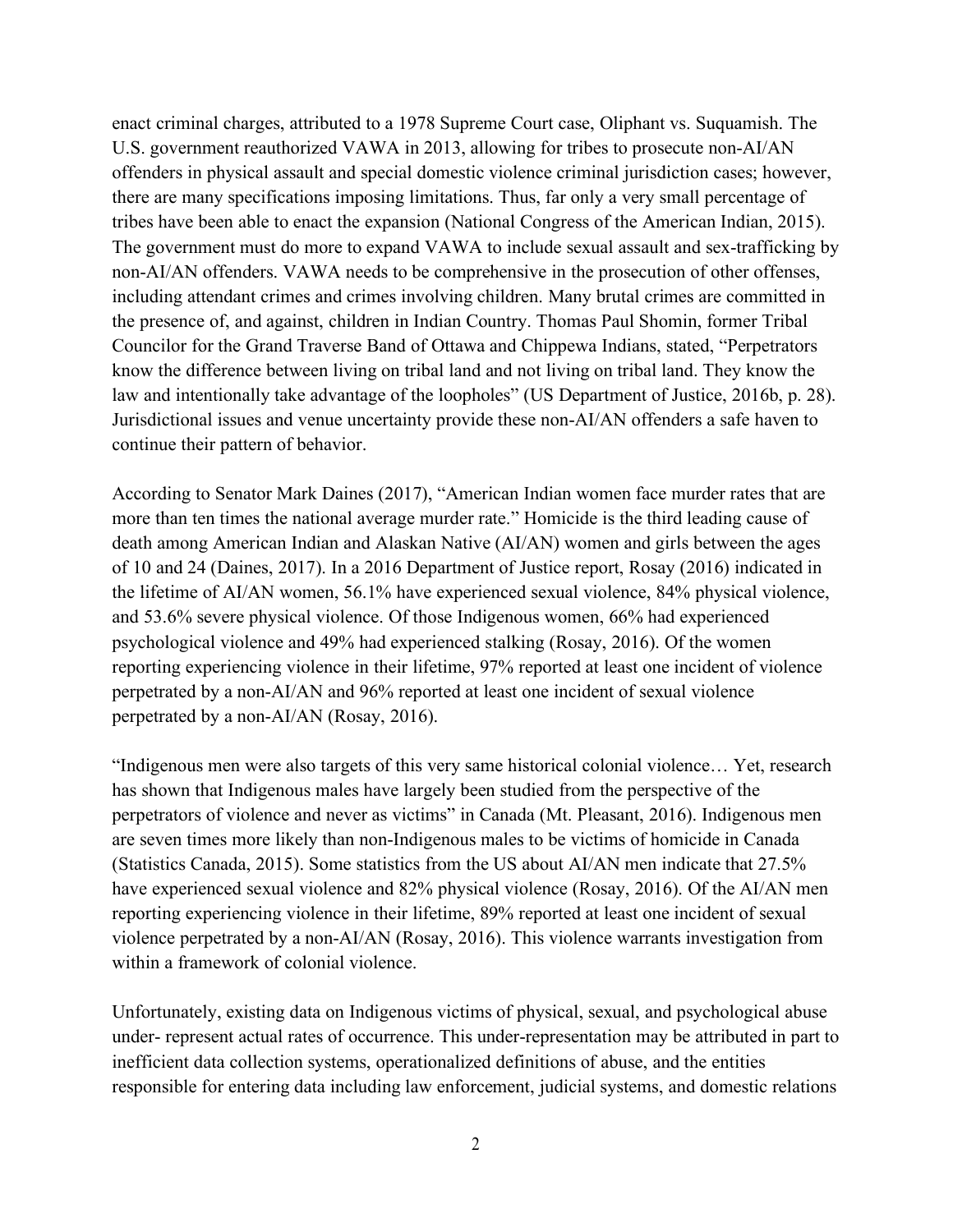organizations (Amnesty International, 2007). Many Indigenous women strongly believe authorities will not do anything if they report their victimization to law enforcement (U.S. Department of Justice, 2016b). These accounts of sexual assaults by Indigenous victims are often initially disclosed in psychotherapeutic settings. Further, incidents go unreported for many reasons including mistrust of law enforcement officials, mistreatment by judicial and law enforcement entities, and revictimization through the legal system process. Between 2004 and 2007, the U.S. Attorney's Office declined to federally prosecute 62% of Indian Country criminal cases, including 72% of child sexual crimes, and 75% of adult rape cases (U.S. Department of Justice, 2016a).

The aforementioned challenges also apply to victims of sexual exploitation and sex trafficking, with underlying vulnerability and coercion as factors. Vulnerable individuals, taking into account age, socioeconomic status, individuals exposed to high rates of violence, and chemical dependency, are more likely to become targets of sex trafficking (NCAI Policy Research Center, 2016). Numerous reports conclude social injustices such as poverty, limited access to education and work, violence against females, and marginalization of people of color, are at the root of human trafficking. Three specific examples of these factors to support the need for action to track Missing and Murdered Indigenous Women and Girls in the U.S. are: 1) approximately 1:4 AI/AN were living in poverty in 2016 (U.S. Census Bureau, 2017); 2) a disproportionate number of Indigenous women are represented in the commercial sex trade in hub cities in Alaska and Minnesota where many Indigenous people seek employment (NCAI Policy Research Center, 2016); and 3) of those who identify as AI/AN as their only race, 33% lived on reservations or tribal lands (Pew Research Center, 2014). Many of the U.S. AI/AN lands are located in rural or remote areas. When transitioning from rural to city seeking employment, many Indigenous females are easy targets and easily lost.

Although several tribes have adopted statutes into their tribal codes that address sex trafficking and sexual exploitation of minors, more must be done at the federal level. The loopholes that allow non- AI/AN perpetrators to escape prosecution need to be closed. Federal sentencing must be amended to include appropriate sentencing fines and penalties for the violent crimes committed against Indigenous Women and Girls. Protection orders for victims must be afforded full faith and credit amongst various jurisdictional venues as this is a dangerous time for many women to leave their partners, sometimes ending in fatalistic outcomes.

Criminal cases are recorded in different databases nationally. For example, the Legal Information Office Network System (LIONS) is used by the U.S. Attorney's Office as a case management system. Different systems are used to track allegations reported to the Federal Bureau of Investigation, which does not fully incorporate those reported to the Bureau of Indian Affairs or tribal law enforcement, nor to states, including PL280 states (US DOJ, 2016, Indian Country). Currently, there is not a comprehensive U.S. database that accurately collects comprehensive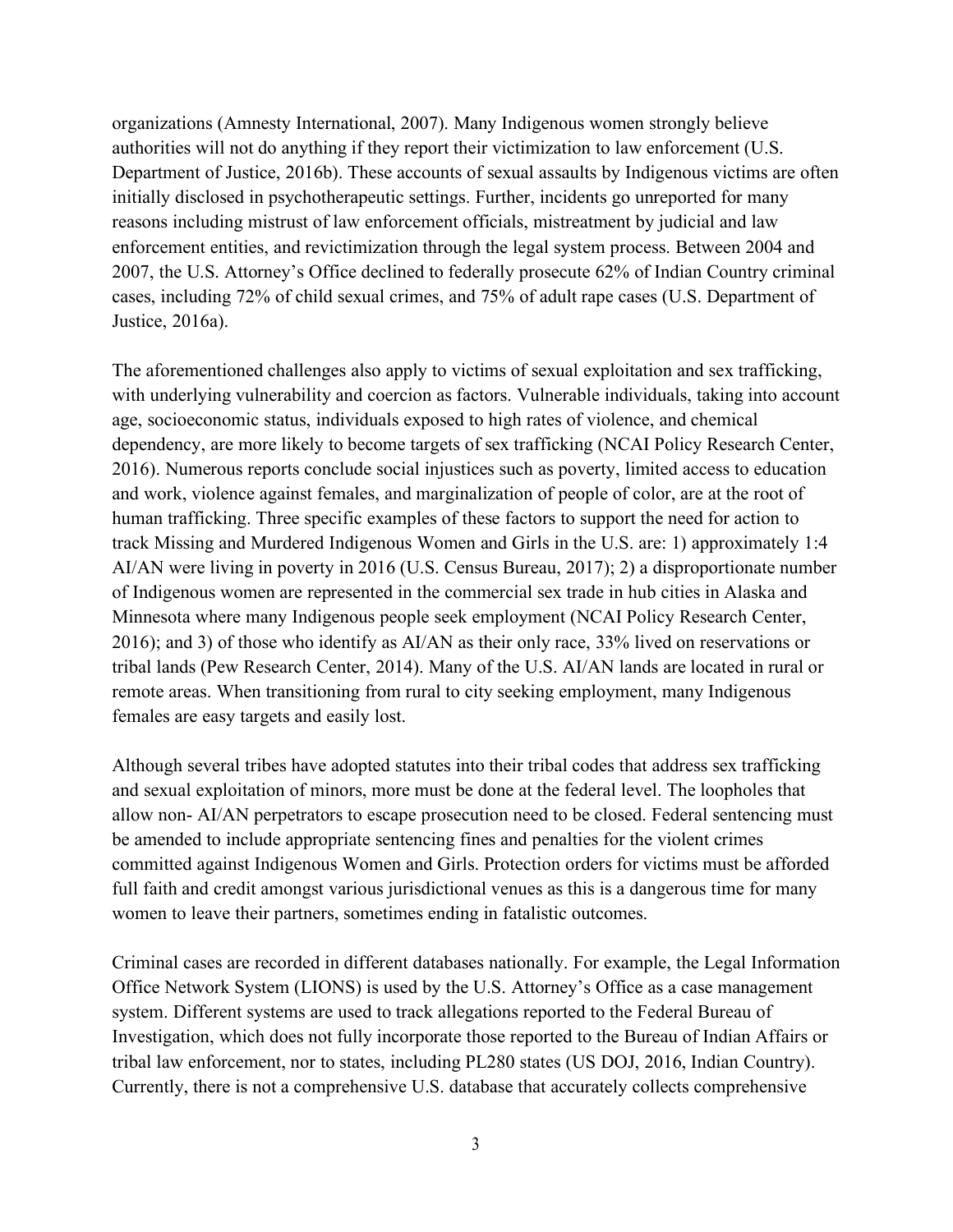data on missing Indigenous females, or sexual exploitation including human sex trafficking, of this population.

Our recommendation is for the United States to build upon the experiences of the multiple works in Canada on Missing and Murdered Indigenous Women and Girls. We do not want to replicate mistakes. We primarily want a comprehensive database to assess and address Missing and Murdered Indigenous Women and Girls in the United States. We want race specified, eliminating the "other" category where Indigenous peoples are often classified. We want all genders included and not limited to binary categorizations. Jurisdictional specification where the crime was committed should also be included in the data. In support of securing implementation of an accurate database, we want a training protocol developed and instituted and an alert system to increase the current response in such cases. We want law enforcement protocol reviewed, revised, investigative standards elevated, and the same investigative procedures already granted to mainstream America. We need to have mandatory reporting by all law enforcement agencies involved. According to Senator Tom Udall, "Native women should not be abandoned to a jurisdictional loophole," thus closure of these gaps is necessary. We do not want Indigenous victims discounted or treated as insignificant because of lifestyle; they are not "disposable people." We want our Indigenous Women and Girls to be recognized as daughters, mothers, grandmothers, sisters, aunties, and nieces and the crimes against them documented and addressed.

## Suggested Citation

Ross, R. J., GreyWolf, I., Tehee, M., Henry, S. M., & Cheromiah, M. (2018). *Missing and Murdered Indigenous Women and Girls.* Society of Indian Psychologists. doi: 10.17605/OSF.IO/4KMNS

> *Inquiries regarding this educational paper may be directed to Royleen Ross at royleenjross@gmail.com*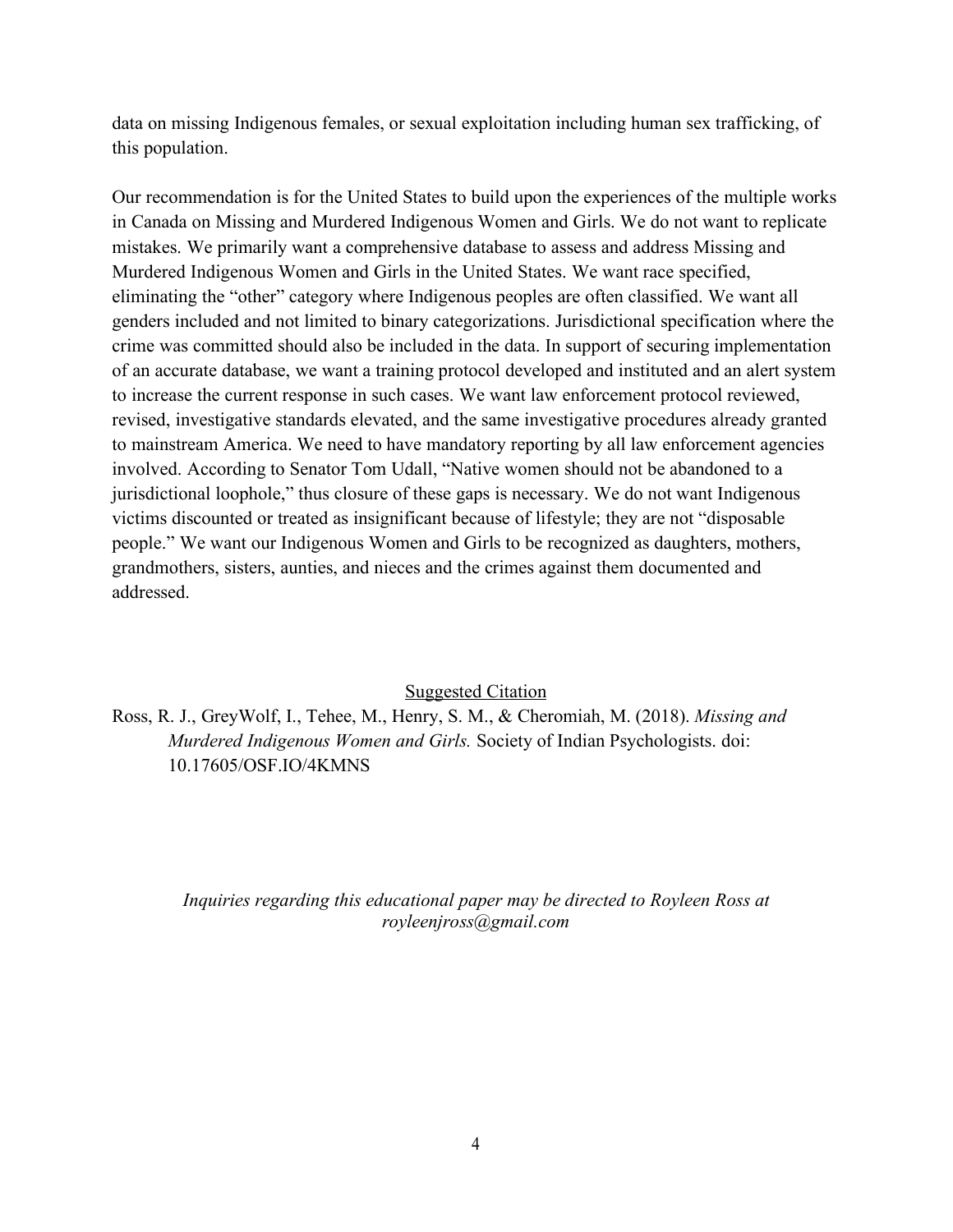## **References**

- Amnesty International. (2004). *Stolen Sisters: A Human Rights Response to Discrimination and Violence Against Indigenous Women in Canada* (AI Index: AMR 20/003/2004). Retrieved from https://www.amnesty.ca/sites/amnesty/files/amr200032004enstolensisters.pdf
- Amnesty International. (2007). *Maze of Injustice: The Failure to Protect Indigenous Women from Sexual Violence in the USA* (AI Index: AMR 51/035/2007). Retrieved from https://www.amnestyusa.org/pdfs/mazeofinjustice.pdf
- Brownridge, D. A. (2008). Understanding the elevated risk of partner violence against aboriginal women: A comparison of two nationally representative surveys of Canada. *Journal of Family Violence, 23*, 353- 367. doi: 10.1007/s10896-008-9160-0
- Chenault, V.S. (2011). *Weaving strength, weaving power: Violence and abuse against Indigenous women*. Durham, NC: Carolina Academic Press.
- Daines, M. (2017). Statement of Senator Mark Daines on the Senate Floor [citing Missing and Murdered Native Women and Girls statistics]. Washington, DC. Retrieved from: https://www.daines.senate.gov/news/videos/watch/daines-to-mark-national-day-ofawareness-for-missing-and-murdered- native-women-and-girls
- Dylan, A., Regehr, C., & Alaggia, R. (2008). And justice for all?: Aboriginal victims of sexual violence. *Violence Against Women, 14*, 678-696. doi:10.1177/1077801208317291
- Innes, R. A. (2015). Moose on the loose: Indigenous men, violence, and the colonial excuse. *Aboriginal Policy Studies*, *4*, 46-56. doi: 10.5663/aps.v4i1.24193
- Mt. Pleasant, J. (2016). Violence Against Indigenous Males in Canada with a Focus on Missing and Murdered Indigenous Men. *Social Justice and Community Engagement, 11,* 1-56.
- National Congress of the American Indian. (2015). *Special domestic violence criminal jurisdiction pilot project report*. Retrieved from http://www.ncai.org/attachments/NewsArticle\_ VutTUSYSfGPRpZQRYzWcuLekuVNeeTAOBBwGyvkWYwPRUJOioqI\_SDVCJ%20Pil ot%20Project%20Re port\_6-7-16\_Final.pdf
- NCAI Policy Research Center. (2016). *Human & sex trafficking: Trends and responses across Indian Country.* Retrieved from http://www.ncai.org/policy-research-center/researchdata/prc- publications/TraffickingBrief.pdf
- Pew Research Center. (2014). *One-in-four Native Americans and Alaska Natives are living in poverty.* Retrieved from http://pewrsr.ch/STO2Z6
- Royal Canadian Mounted Police. (2014). *Missing and murdered Aboriginal women: A national operational overview*. Retrieved from http://www.rcmp-grc.gc.ca/wam/media/460/original/ 0cbd8968a049aa0b44d343e76b4a9478.pdf
- Rosay, A.B. (2016). *Violence against American Indian and Alaska Native women and men: 2010 Findings from The National Intimate Partner and Sexual Violence Survey*. Washington, DC: U.S. Department of Justice, National Institute of Justice.
- Statistics Canada. (2015). *Homicide in Canada 2015.* Retrieved from https://www.statcan.gc.ca/pub/85-002-x/2016001/article/14668-eng.htm